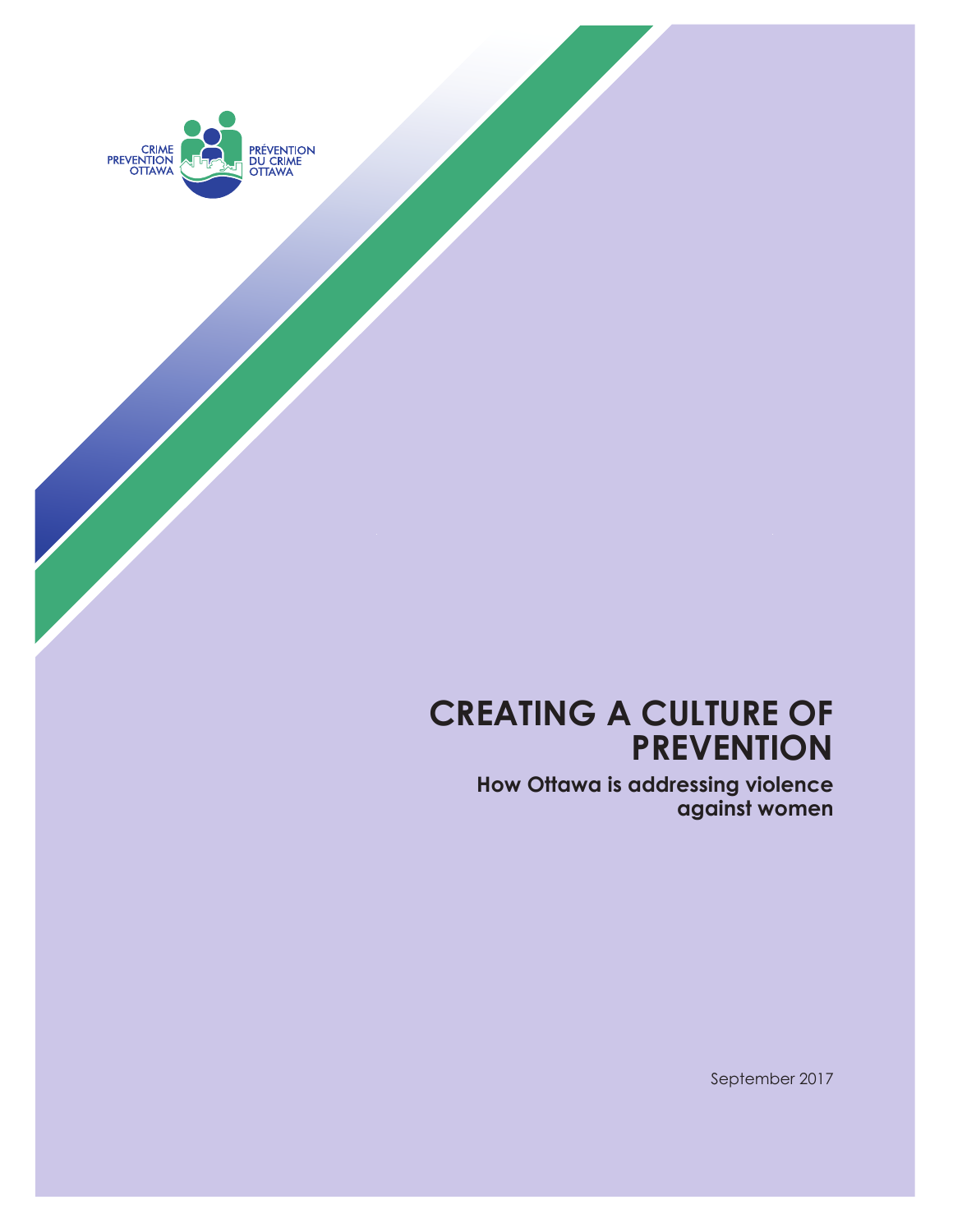Crime Prevention Ottawa would like to acknowledge the expert guidance of the Violence Against Women Reference Group. For 10 years, the group's members—both past and present have provided valuable expertise and insights to guide our work on current and emerging issues. Thank you for your leadership and advice.

Caroline Andrew, Larisa Silver, Holly Johnson (resigned), Michelle Mann-Rempel (resigned) and the late Lucya Spencer.

*This report is dedicated to the memory of Lucya Spencer, former Executive Director and co-founder of the Immigrant Women Services Ottawa. Lucya also served as a member of the Board of Directors for Crime Prevention Ottawa. She was a tireless advocate for immigrant women and children.*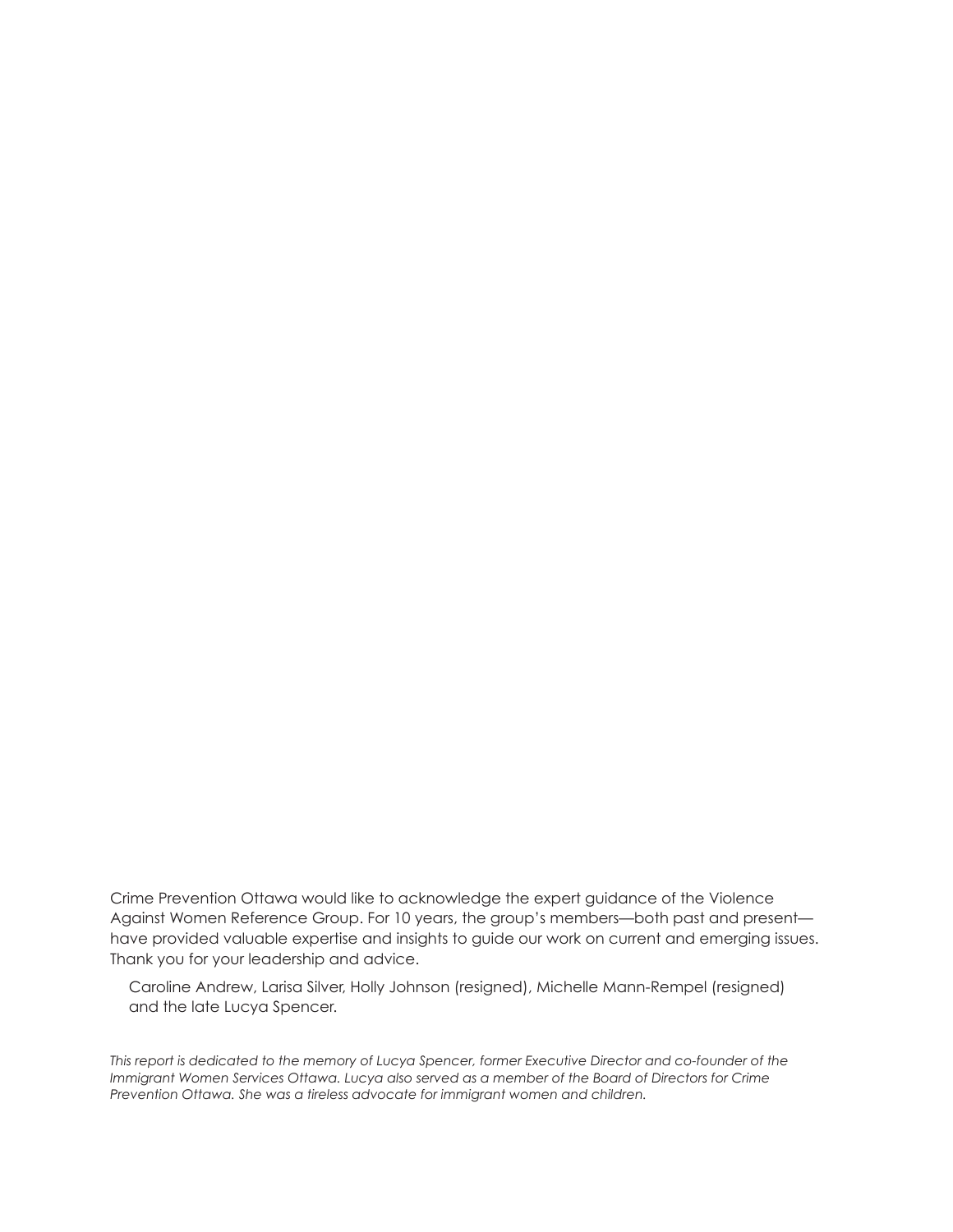### **Overview**

**this report details the collaborative efforts of Crime prevention ottawa and our community partners to address violence against women in the city over the past decade. it also offers case studies featuring three innovative funded projects that are helping us build a prevention culture among youth, boys and men, and community volunteers.**



*Source: Canadian Women's Foundation*

#### Violence against women in Ottawa

"Violence against women represents so much more than statistics. The problem is one that happens to girls and women from all backgrounds every day—at home, at school, online and in the workplace. If we hope to address it in a meaningful way, we must continue to devote the resources, energy and ideas needed to make a difference."

Shad Qadri, City Councillor and Chair, Crime Prevention Ottawa

For more than a decade, Crime Prevention Ottawa has focused support on violence against women as one of our three strategic priorities. Our goal? To reduce and prevent violence against women. Through collaboration with partners across the city, we are working to create a prevention culture. Together, we're making progress and seeing results.

Ottawa has become a leader in Canada through our efforts to prioritize the prevention of violence against women. We support research, awareness, capacity building, education and prevention initiatives.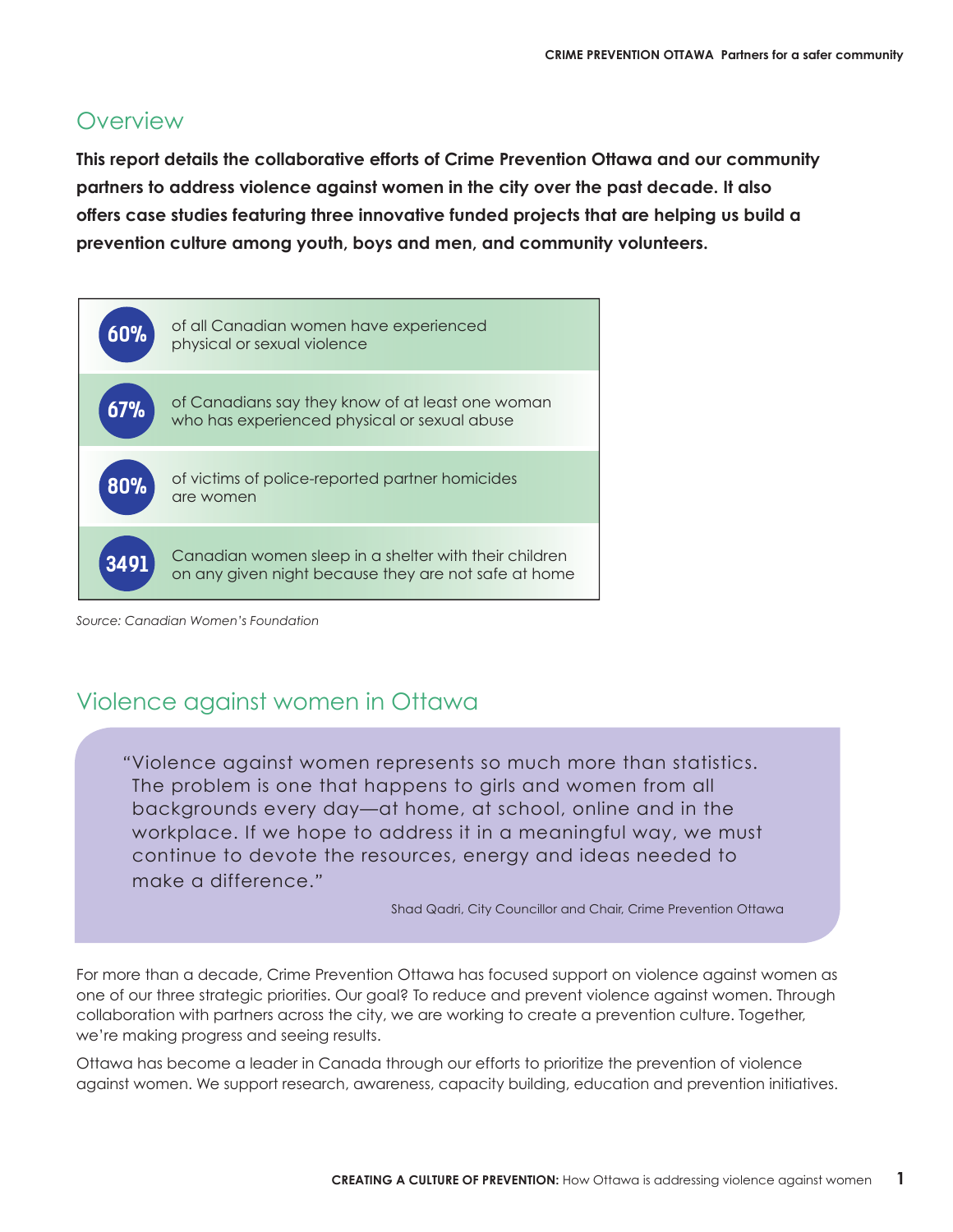### Research, awareness and capacity building

Through research projects, public awareness campaigns, training and events, we serve as a critical knowledge broker for the city's residents, community leaders and service providers. Our research projects have delved deeply into important issues and trends related to violence against women, including:

- Safety issues for women and girls in public spaces
- Sexual violence and social media
- Intoxicated women and sexual assault
- Sexual violence, youth and drinking

Our Speaker Series events and conferences have also addressed violence against women in meaningful ways by introducing research, creating awareness, encouraging dialogue and building capacity. Among the event topics covered over the years:

- Focus on Family Violence in Ottawa
- Safety and the Sex Trade
- Building Prevention: Sexual Violence, Youth and Drinking
- • Women and Girls' Eyes on the Neighbourhood: Feeling Safe in Public Space
- Indigenous Missing and Murdered Women and Girls
- Violence Against Women: It's a Men's Issue
- Together We Can: Men Speak Out on Violence Against Women
- • Romance Fraud
- Sexual Violence, Social Media and Youth
- Violence in Ottawa: Statistics and Stories from the Trauma Centre
- Are Any Sex Crimes Necessary?
- Violence, Gender and Disability: Deepening our Understanding
- Rising Strong: Disability, Abuse and Prevention
- Human Trafficking
- Sisters in Spirit
- Engaging Men in Family Violence Prevention
- Reaching Further: Ending Violence Against Women

We have also invested in awareness raising and education programs, including:

- I Can MANifest Change social media campaign and peer-to-peer training
- The Fourth R program on healthy relationships in Ottawa high schools
- Man Up!
- In Love and In Danger program to educate and empower youth on the issue of dating violence
- Don't be That Guy poster campaign in bars and OCTranspo buses
- Abuse of People with Disabilities brochure
- Neighbours, Friends and Family

## Innovative projects aimed at prevention

Our holistic and often innovative approach to addressing violence against women with our partners has garnered attention—across Canada and beyond. Schools, local governments, media and social service agencies are inquiring about our solutions.

In particular, a number of recently funded projects have earned national and international recognition for their use of current research and fresh ideas to make a real impact by:

- Engaging men and boys
- • Supporting grassroots youth initiatives
- Expanding the work on gender-based violence to include festivals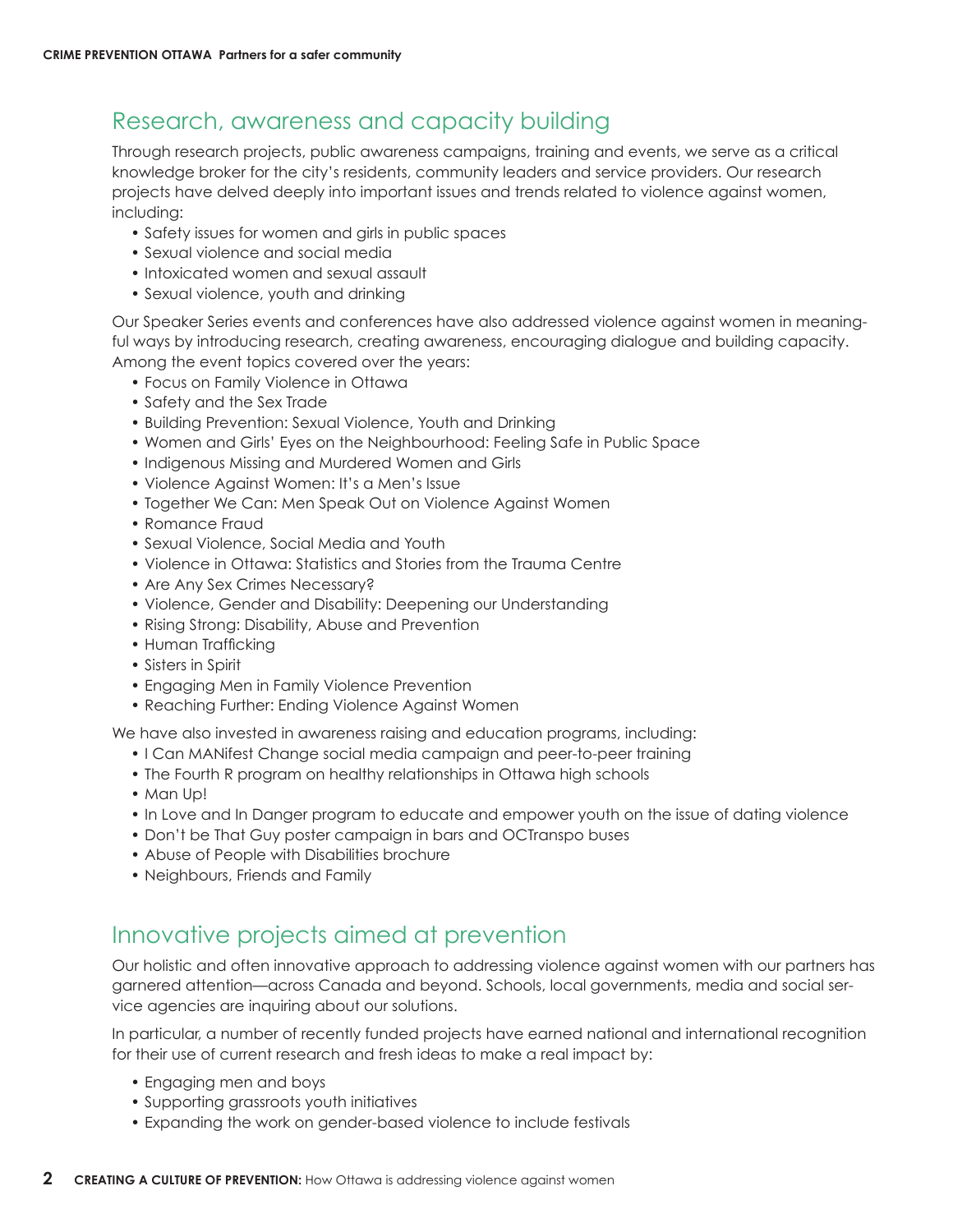Each of these projects—I Can MANifest Change, Man Up! and Project SoundCheck—is contributing to education and awareness, while also stimulating changes in behaviour.



**AWARENESS** – Our projects make people aware of a problem and encourage them to think about things in a new way using social media, information articles, posters and other public campaigns.

**EDUCATION** – We commission and share our research on violence against women and community safety issues with partners, service providers, frontline workers and neighbourhoods.

**SKILL BUILDING** – We invest in projects and host events on violence against women to deliver training and knowledge that teaches people what they can do to address the issues, and how to do it.

**aCtion** – We are seeing meaningful change as residents, community partners and service providers take the skills and information they have gained and put them into practice.

#### I Can MANifest Change

"There is a positive role for men in ending violence against women. It's difficult and it takes time, but there is a real opportunity, and people are excited about that."

Matt Schaaf, Project Lead, I Can MANifest Change

Led by the Ottawa Coalition to End Violence Against Women since 2011, the project has received leadership and financial support from Crime Prevention Ottawa. It began as a series of public conversations and workshops to help men and boys build skills in preventing violence. Rather than



shaming men or asking them to protect women, the focus is on discussing the problem openly and encouraging men to be allies in a difficult situation.

In 2014, ICMC launched an innovative social media awareness campaign encouraging men to make an online pledge to help put a stop to violence against women. The Ottawa Police Service supported the campaign by creating videos featuring prominent and everyday men from Ottawa who pledged to address violence against women by taking action. The videos were widely shared on social media. The campaign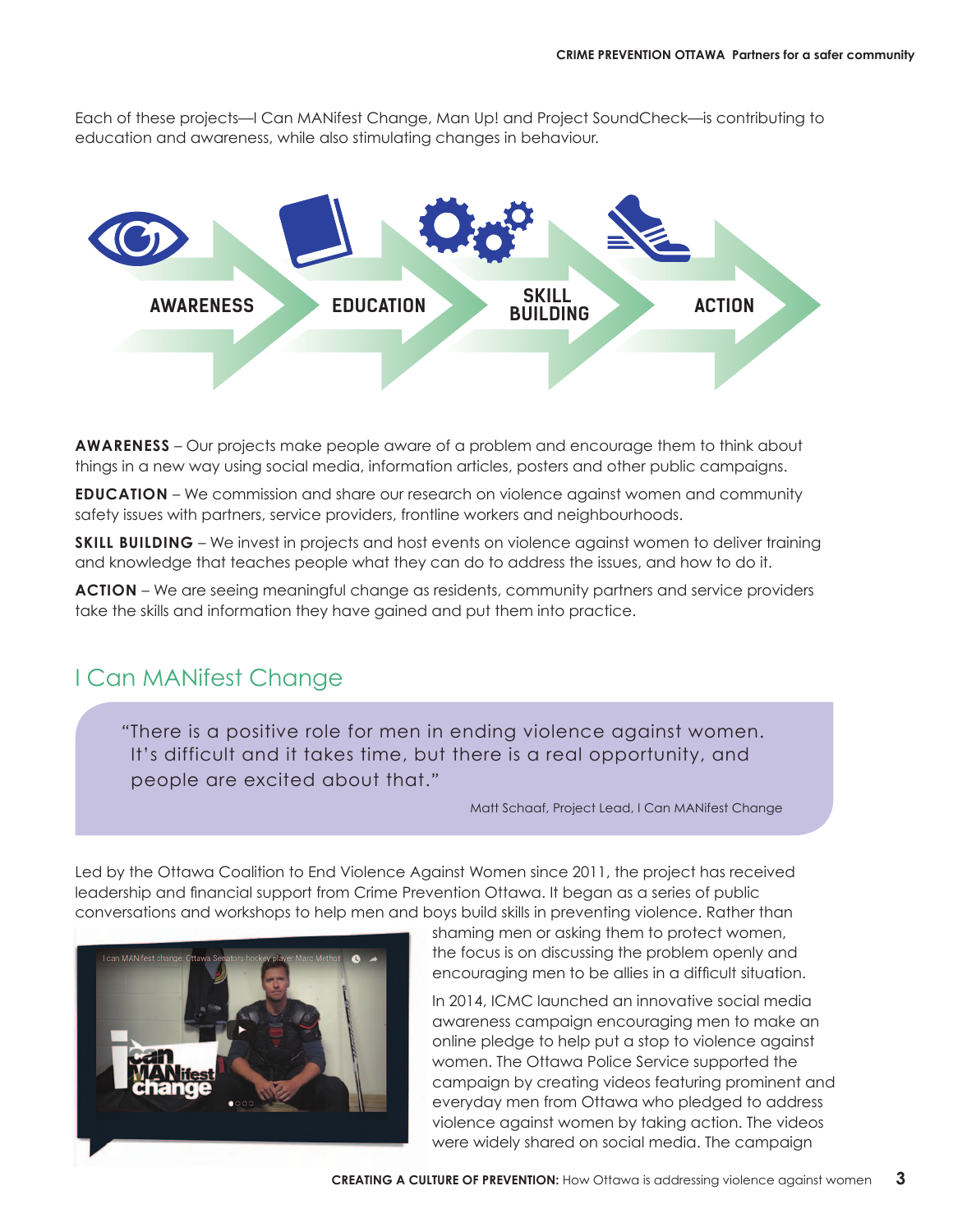resulted in 300 pledges by men of all ages and walks of life, and received an overwhelmingly positive public response.

Through open conversations and workshops, ICMC is reaching out to sports teams, university students and a variety of sub-cultures. They approach their audiences with new information and a provocative set of questions. "Most men want to do something but they lack the skills," says Matt Schaaf, Project Lead. "ICMC encourages men to learn about healthy masculinity, challenge their assumptions and have the courage to act."

**Healthy masculinity** means having a positive vision of men's roles in their lives, families and communities that allow them to exercise communication skills, recognize boundaries and claim roles that make everybody stronger.

More recently, the program has extended to include train-the-trainer events with local organizations and youth-serving agencies. ICMC trainers recently provided training to staff from the Youth Services Bureau of Ottawa, who will in turn share their messages with young men in detention centres. Facilitators at Odawa Native Friendship Centre's Kizhaay Anishinaabe Niin - I Am a Kind Man project have also received ICMC training to help with their work in ending violence against Indigenous women.

"I am very proud that these partners are taking ICMC work and translating it into their own organization in a way that will last for a long time," says Schaaf.

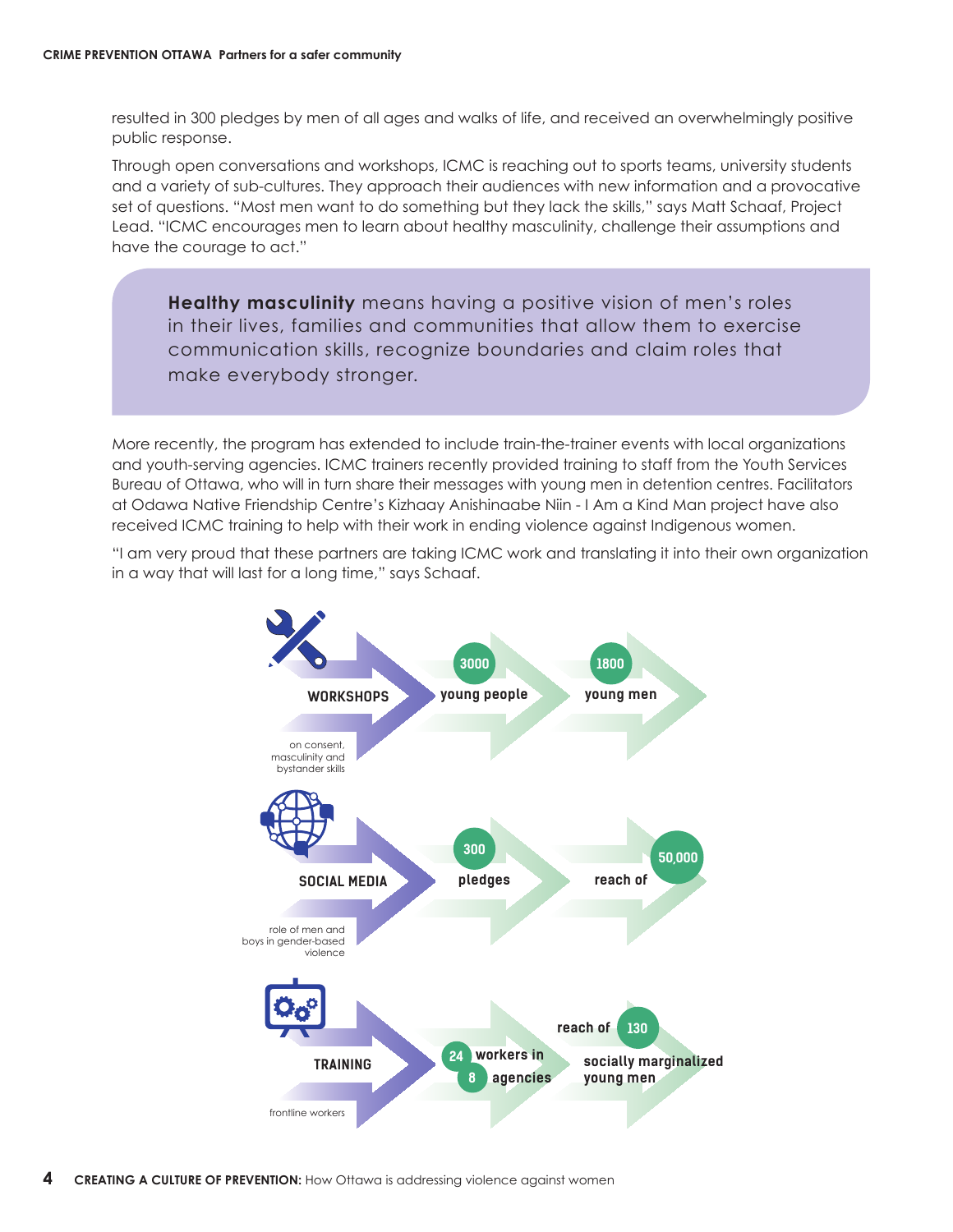Designed by and for men in partnership with women experts in preventing gender-based violence, ICMC looks forward to creating sustainability for the project. The program plans to do so through ongoing partnerships with people of all genders and other women-led organizations to help men define their role in ending violence against women.

"We are on the leading edge of this kind of work in the province," says Schaaf. "Not every city has this level of activity in the area of violence against women, thanks to the support of community partners and Crime Prevention Ottawa."

#### Man Up!

In 2014, CPO invited a group of 10 students from Longfields-Davidson Heights Secondary School to participate in a Crime Prevention Ottawa funded Speaker Series event on violence against women. They were particularly inspired by Glen Canning's presentation. Canning is the father of Rehtaeh Parsons, a Nova Scotia teen who died following a suicide attempt. She was sexually assaulted and suffered intense bullying when images of her assault were shared online.

"It is a universal truth that humans are flawed and that no one is immune from making poor decisions. I believe the difference, however, between a man and a boy is how one learns from said mistakes and recognizes the accountability one has to his own actions by proactively being the change in one's own community."

Alec Verch, Man Up! participant

When teachers Aaron Leach and Travis Wing saw that the boys shared a genuine interest in addressing the problem, they felt a responsibility to act. They organized a retreat to allow the boys to develop the shape and scope of the Man Up! project.

An essential part of the program is the monthly "buddy lunches," where boys each invite a friend to participate in open conversations about a specific topic, often with guest speakers. Once the boys have learned more about the issue, they are challenged to come up with solutions they can put into action.

Looking to recognize the group for their efforts, Wing and Leach created a popular poster campaign to feature the boys and their personal statements throughout the school. They have also launched a blog, Minds on Men, to create a space for men to gather and share thoughts on life, leadership and stewardship in a masculine context.

The boys are getting a lot of attention elsewhere, as well. The project has expanded to 25 schools throughout Ottawa and surrounding areas. CPO funded the Man Up! speaking tours in Ottawa and Owen Sound, reaching nearly 10,000 students. The group was also invited to act as advisors to a violence against

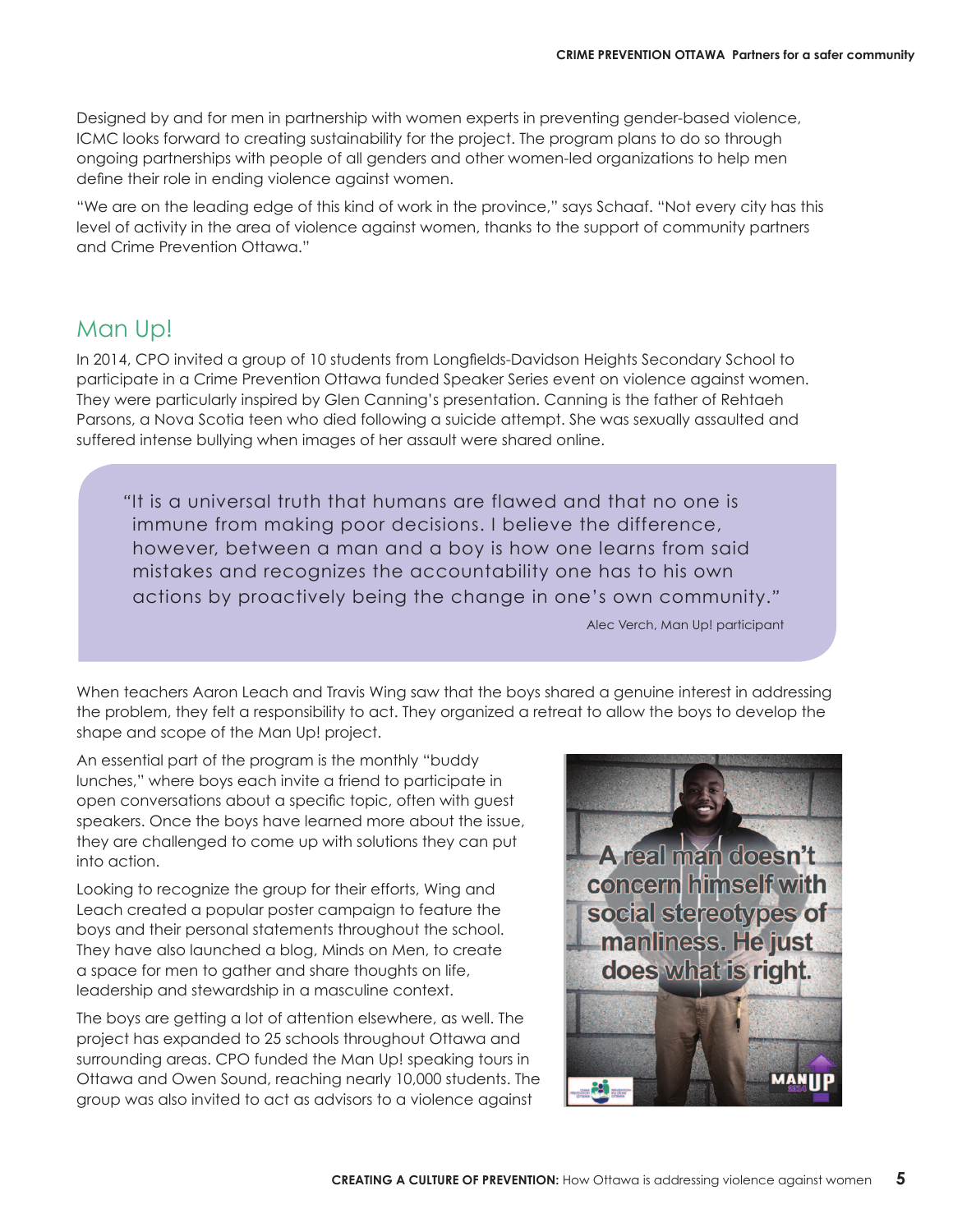women task force that was formed by members of the Provincial Legislature, and have received speaker requests from schools in Toronto.

Wing and Leach credit community support from partners such as CPO for helping this youth-led initiative thrive. Too often, says Leach, adults think they know best about how to address a problem, but buy-in from the kids is essential for a project like this to succeed. "These boys do this on their own. They come up with the ideas and drive what is done. As a result, they are making their school a better place for girls."



#### Project SoundCheck

Project SoundCheck is partnering with organizers of festival events to help prevent sexual assault and create a safe(r) and more fun environment for everyone.

The initiative, a partnership between the Sexual Assault Network and the Ottawa Coalition to End Violence Against Women (OCTEVAW), with initial funding from Crime Prevention Ottawa and other partners, trains staff and volunteers of festivals and large events in bystander intervention.

The project was launched in 2015 in response to research by the Ottawa Hospital that reported an increase in sexual assault, particularly of young women, after large events and mass gatherings, such as New Year's Eve, Canada Day, summer festivals and music concerts.

Project SoundCheck reached 11 festivals and events in its first year and to date has provided over 10,000 volunteers and staff with bystander intervention training and materials. The project has enjoyed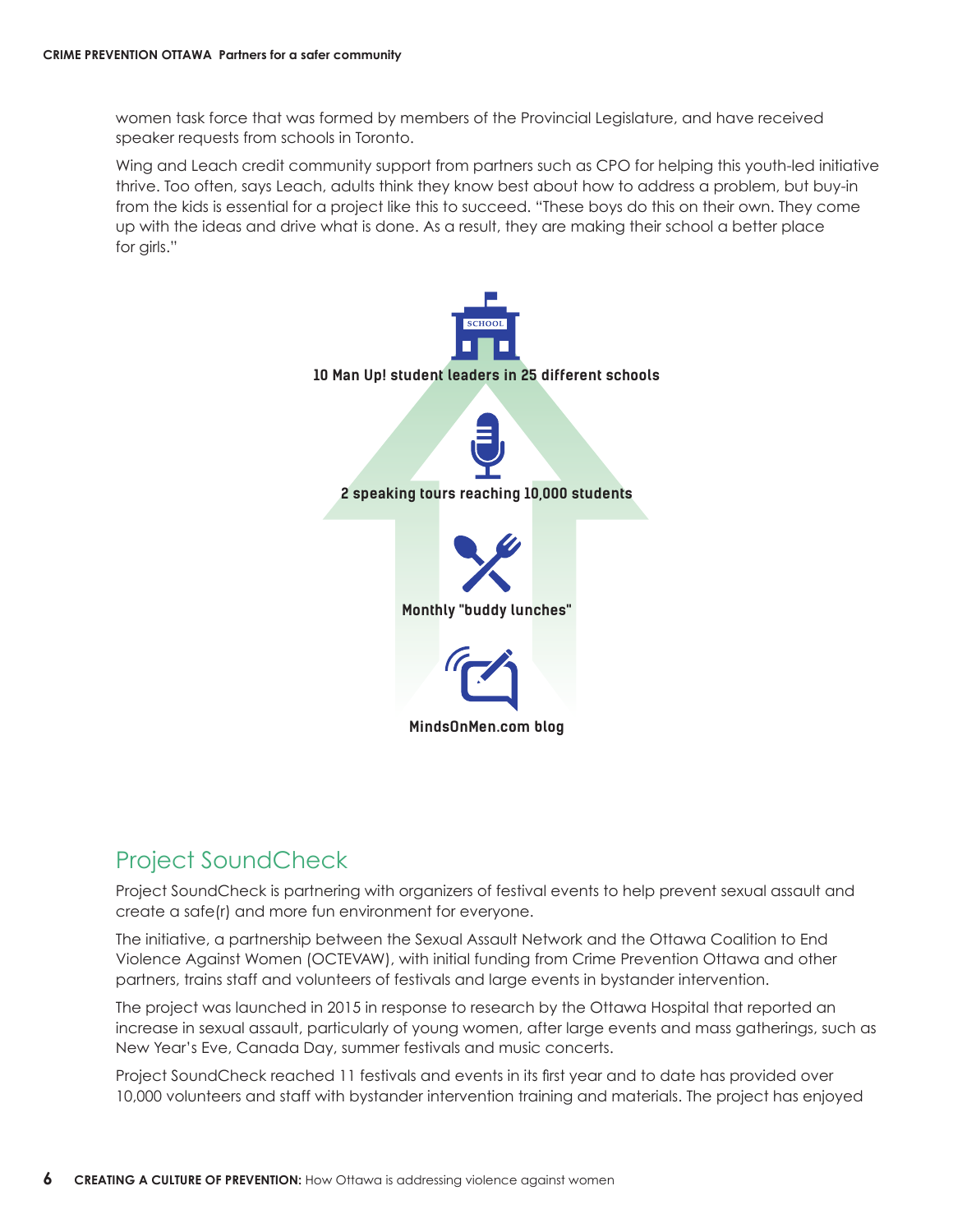natural, authentic growth each year, with the addition of safety audits in 2016 and plans to include safe(r) spaces tents, prevention messaging, messages to artists, and address all aspects of prevention.

**Bystander intervention** is a prevention strategy that encourages people to recognize warning signs, comments or situations that are potentially harmful and step in to stop things from progressing further.

Project Coordinator Stefanie Lomatski feels that the project has resonated with the Ottawa festival community because there is a recognition that creating a safe and fun space for all requires preventing all forms of violence.

The initiative has consistently generated a great deal of media interest and has been featured on CBC Radio's q, CBC Ottawa, *Metro Ottawa*, the *Los Angeles Times*, VICE, *Noisey* and media outlets in Austria. They have been sought out by concert organizers and special events coordinators in Montreal and New Brunswick.

Lomatski says her team is energized by how community members, festivals and artists have engaged in the conversation of safe(r) spaces and sexual assault prevention, and she is thrilled to see the project going national.

"Project SoundCheck trains volunteers and staff at festivals, but these are also individuals in our community," says Lomatski. "As volunteers are trained in bystander intervention, our community is being trained in prevention."

She adds that help from partners has been key to the project's success. "OCTEVAW saw that something needed to be done, and CPO funding allowed us to do it. From the beginning, CPO has believed in our vision. This investment and perspective has made Ottawa a leader in sexual assault prevention at large events."

#### **project SoundCheck 2016 evaluation results**



*\*Based on a survey of participants in the Project SoundCheck training*